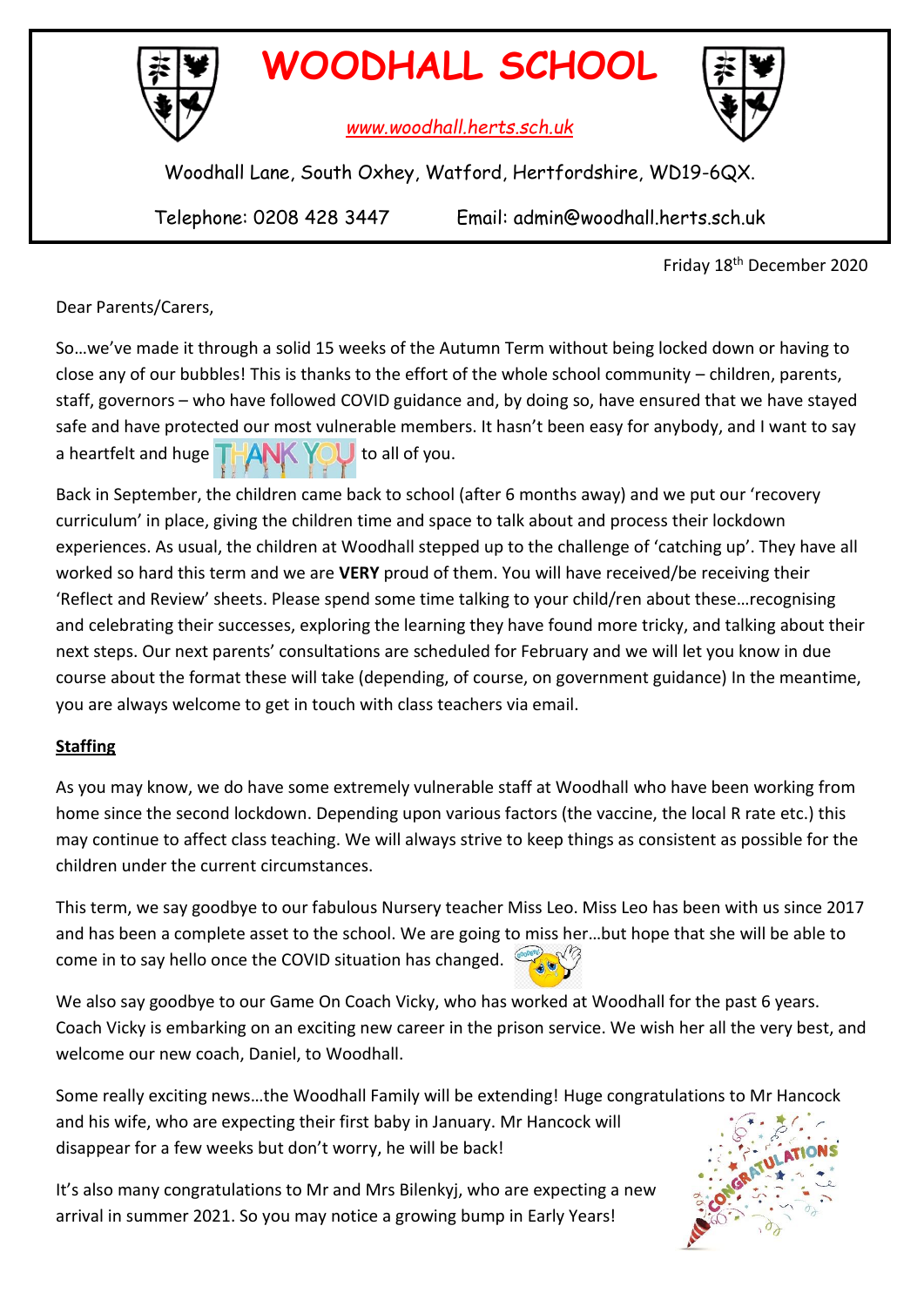#### **Scooters**

Children will be welcome to bring scooters back into school from January. These will be stored outside for the day. Please do not allow children to ride scooters once on the school grounds, as we have lots of toddlers, buggies etc. and we would hate for anyone to be knocked into.



## **Dates for the Spring Term**

Here are the dates for the start/end/INSET days for next term. In January, I will send out a more detailed list of dates. Drop-off and home times will remain the same until further notice. If anything else changes (for example, if schools are advised to close) we will let you know as soon as possible.





| Monday 4 <sup>th</sup> January                            | Children back to school           |
|-----------------------------------------------------------|-----------------------------------|
| Friday 8 <sup>th</sup> January                            | Meeting for prospective           |
|                                                           | Nursery/Reception parents/carers  |
| Monday 1 <sup>st</sup> February                           | INSET day - no children in school |
| Monday 15 <sup>th</sup> -Friday 19 <sup>th</sup> February | Half-term week                    |
| Monday 22 <sup>nd</sup> February                          | Children back to school           |
| Friday 26 <sup>th</sup> March                             | <b>End of Term</b>                |

Applications for both Nursery and Reception are open…spread the word! Application forms for Nursery are available from the school office or website. For Reception, the closing date is 15<sup>th</sup> January and applications must be made via the County Council. We hope to have a meeting for prospective parents (as long as guidance allows) on Friday 8<sup>th</sup> January at 1pm. If you know somebody who is interested in an Early Years place at Woodhall, please tell them to get in touch. If they email me, I can send out details.

### **COVID: Holiday Information**

If your child tests positive for Covid-19 over the next few days, please notify me as soon as possible so that I can complete the relevant track and trace processes with Public Health. I will then notify any other children or staff who have been close contacts and need to self-isolate. Please report all positive Covid-19 cases to: [head@woodhall.herts.sch.uk](mailto:head@woodhall.herts.sch.uk) . Please do not email the normal attendance address, as this will not be covered during the holiday.

Please remember as soon as your child or any member of your household develops symptoms, they must start self-isolating immediately and book a test via<https://www.gov.uk/get-coronavirus-test> Main symptoms of coronavirus are: a high temperature, a new, continuous cough, a loss or change to sense of smell or taste.

If you are not sure whether symptoms suggest that you or your child has Covid-19, please consult this online NHS symptom checker: *<https://www.nhs.uk/conditions/coronavirus-covid-19/symptoms/>*

After the Christmas break, please do not send children back to school if any of the following apply:

• your child has symptoms of COVID-19